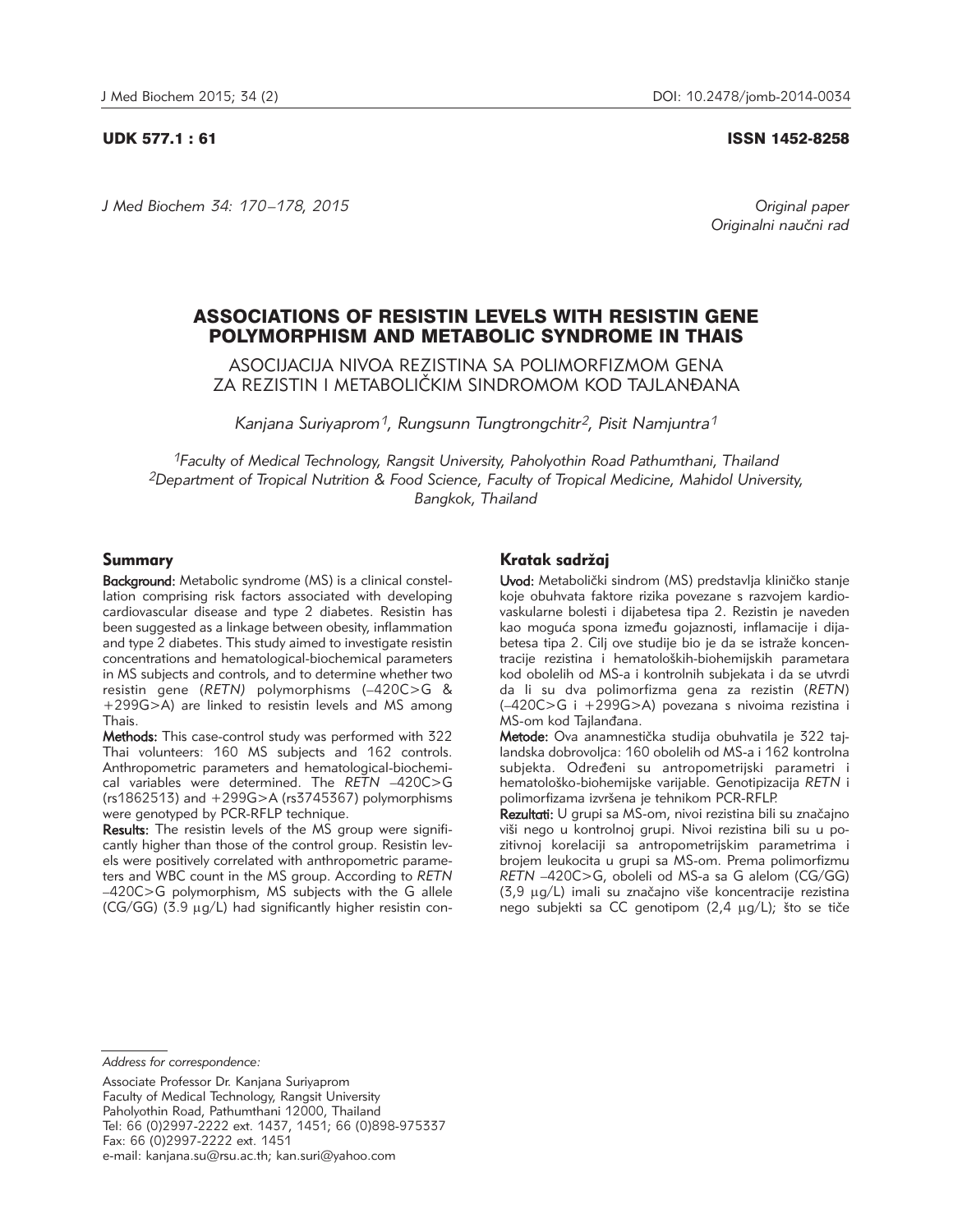centrations than in subjects with the CC genotype (2.4 μg/L); with regard to *RETN* +299G>A polymorphism, carriers with the A allele (GA/AA) (3.8  $\mu$ g/L) had significantly higher resistin levels than subjects with the GG genotype  $(2.7 \mu g/L)$ , after adjusting for potential covariates. However, the *RETN* -420C>G and +299G>A polymorphisms were not found to be associated with MS, hematologicalbiochemical parameters and anthropometric variables.

Conclusions: These findings suggest resistin levels are linked with MS and the *RETN* –420C>G and +299G>A polymorphisms have impacted the circulating resistin concentrations. However, these two *RETN* polymorphisms probably do not influence susceptibility to MS among Thais.

**Keywords:** resistin, gene polymorphisms, metabolic syndrome, Thai

# Introduction

Metabolic syndrome (MS) is a public health problem that has reached epidemic proportions with a rapidly increasing worldwide prevalence (1). According to data from the fourth National Health Examination Survey in Thailand, MS is diagnosed in more than 23% of adults aged  $\geq$ 20 years (2). MS is an interesting topic due to it being a constellation of type 2 diabetes and proatherogenic risk factors (1). Obesity remains a primary diagnostic criterion for MS. Resistin, a pro-inflammatory adipokine, has been suggested to be correlated with obesity and to be predictive of coronary atherosclerosis and type 2 diabetes in humans (3). However, the role of resistin in MS is still controversial (1, 4–5). Up to two-thirds of plasma resistin variation may be attributable to heritable influences (6). Several studies with conflicting results have examined the relationship of resistin gene (*RETN*) variation with MS and circulating resistin levels (3, 7–8). In the present study, *RETN* –420C>G (rs1862513) and +299G>A (rs3745367) polymorphisms were chosen as tags because the G allele of single nucleotide polymorphism (SNP) –420C>G and the A allele of SNP +299G>A, in haplotype and separately, were related with increased risk of impaired beta-cell function and insulin sensitivity (9); SNP –420C>G effect on resistin expression may be due to its effect on transcription factor binding to *RETN* promoter (10). Thus, the present study has been interested in investigating the knowledge on the association between *RETN* polymorphisms and resistin levels that may represent one of the several etiological mechanisms connecting *RETN* and MS. This study aimed to investigate resistin concentrations and hematological-biochemical parameters in MS subjects and healthy controls, and to determine whether two *RETN* polymorphisms (–420C>G & +299G>A) are linked to plasma resistin levels and MS among Thais.

polimorfizma *RETN* +299G>A, nosioci sa A alelom  $(GA/AA)$  (3,8 µg/L) imali su značajno više nivoe rezistina nego subjekti sa GG genotipom (2,7 µg/L), posle prilagođavanja za potencijalne kovarijable. Međutim, polimorfizmi *RETN* –420C>G i +299G>A nisu bili u asocijaciji sa MSom, hematološko-biohemijskim parametrima i antropometrijskim varijablama.

Zaključak: Ovakvi nalazi pokazuju da su nivoi rezistina povezani sa MS-om i da su polimorfizmi *RETN* –420C>G i +299G>A uticali na koncentracije rezistina u cirkulaciji. Međutim, ova dva polimorfizma *RETN* verovatno ne utiču na podložnost MS-u kod Tajlanđana.

Ključne reči: rezistin, genski polimorfizmi, metabolički sindrom, Tajlanđanin

# Materials and Methods

# *Study subjects*

The present study enrolled 322 Thai subjects living in suburban and urban residential areas of Bangkok, Thailand. Among them, 162 healthy controls (86 male, 76 female) and 160 MS subjects (73 male, 87 female) were chosen during the health screening program check-up among subjects. This research used a case-control design. The statistical power in our sample size calculation was 0.80 at alpha  $= 0.05$ , suggesting an adequate number of samples. The subjects were aged from 24 to 64 years old. A physical examination and medical history check were performed in all subjects and those with a history of liver, kidney, inflammatory, respiratory, and cardiovascular diseases were excluded from the study. Metabolic syndrome was defined using the modified NCEP/ATP III criteria (11). Adoption of the new cut-off point for fasting plasma glucose has already been reported (>5.5 mmol/L). The new cutoff for waist circumference in Asia and the Pacific Region was used, instead of the original cut-off for waist circumference in the ATP III criteria. MS as an entity defined by the modified NCEP/ATP III includes at least three or more of the following abnormalities: central obesity (waist circumference >90 cm in Asian men and >80 cm in Asian women), triglyceride (TG) levels >1.69 mmol/L, high-density lipoprotein cholesterol (HDL-C) <1.04 mmol/L in men and <1.30 mmol/L in women, fasting plasma glucose >5.5 mmol/L and systolic and/or diastolic blood pressure ≥130/≥85 mmHg.

This study was conduced under the principles of the Declaration of Helsinki and the protocol was approved by the Ethics Committee of Rangsit University (RSEC No.016/53). All subjects agreeing to participate signed a consent form.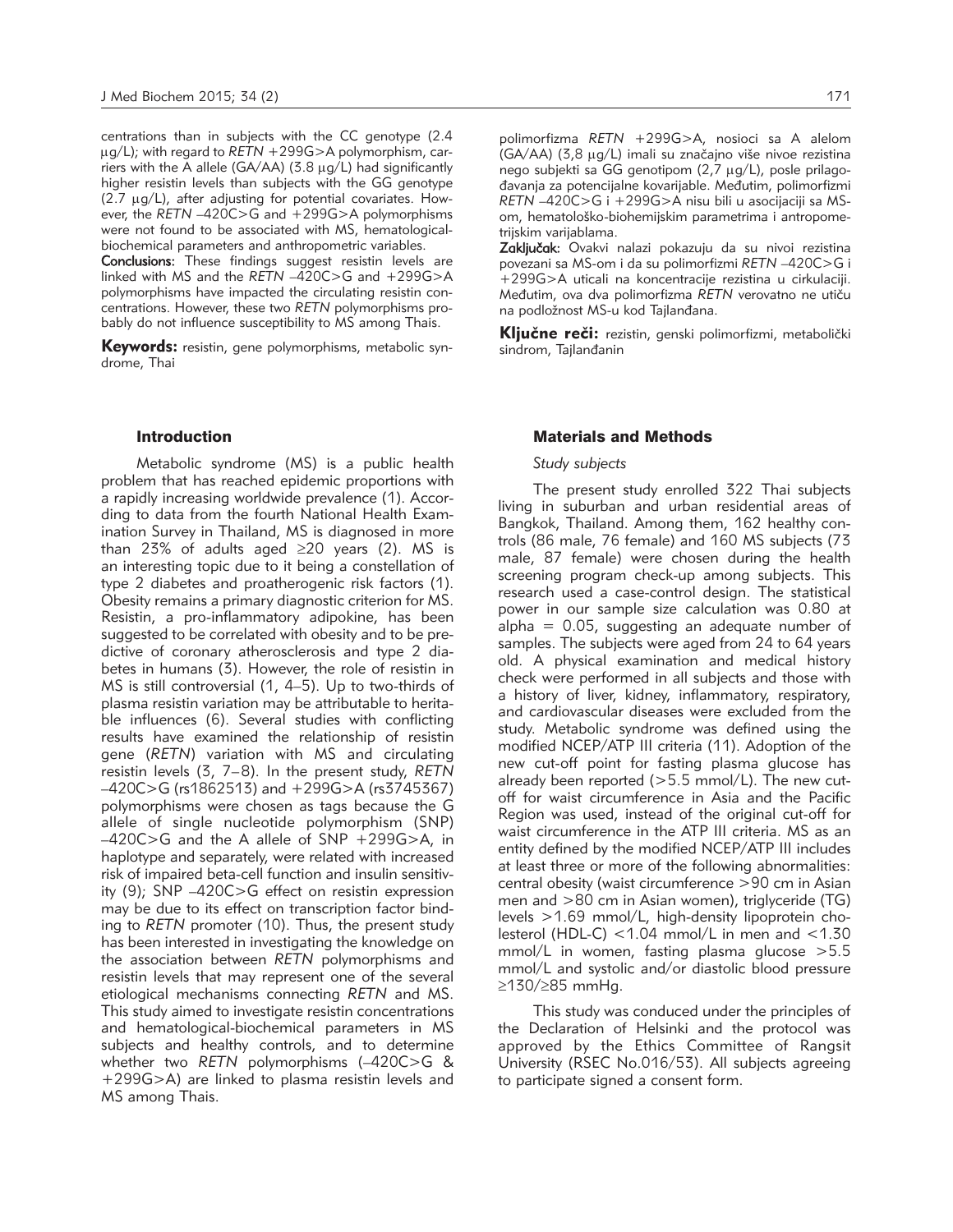#### *Measurement of biochemical parameters*

Blood samples for biochemical parameters were collected from subjects in the morning after a 12 h fast. Ten milliliters were taken from each subject. Resistin concentrations were determined by sandwich enzyme-linked immunosorbent assay (sandwich ELISA) and insulin concentrations by radioimmunoassay (Linco Research, Inc, USA). Glucose, blood urea nitrogen (BUN), creatinine, TG, HDL-C, aspartate aminotransferase (AST), alanine aminotransferase (ALT), alkaline phosphatase (ALP) and uric acid were measured using enzymatic methods by DADE Dimension®AR. EDTA blood was used to determine hematological variables e.g. hemoglobin, hematocrit, and platelet count and white blood cell (WBC) count were determined by the Coulter Counter.

# *Anthropometric and blood pressure measurements*

The body weight of each subject dressed in light clothing was measured using a carefully calibrated beam balance (Detecto<sup>®</sup>, Detecto Scale Manufacturing, USA). Height was measured using a vertical measuring rod. Body Mass Index (BMI) was conventionally calculated as weight in kg/height in meters<sup>2</sup>. Waist and hip circumferences were assessed; waist to hip ratio was calculated. Blood pressure (BP) was measured by a nurse after 5 to 10 minutes' rest in the sitting position.

# *Genotyping of resistin gene polymorphisms*

Genotyping was performed using the PCR-RFLP (polymerase chain reaction-restriction fragment length polymorphism) technique. DNA was extracted from peripheral leukocytes in EDTA-treated whole blood using a Flexi Gene DNA Kit (Qiagen, Hilden, Germany). DNA fragments of the SNPs –420 and +299 were amplified by PCR (PE Applied Biosystems, USA) with the following primers—(5'-3'):

SNP–420 forward – 5'-TGTCATTCTCACCCA-GAGACA-3'

reverse – 5'-TGGGCTCAGCTAACCAAATC-3' SNP +299 forward - 5'-GAGAGGATCCAGG-AGGTC-3'

reverse – 5'-GTGAGACCAAACGGTCCCTG-3'.

A 50 µL PCR reaction was conducted, according to the protocol described by Kunnari et al. (12). The PCR products were digested overnight with different restriction enzymes. We used 5 U of *Bpi I* as well as *Alu I* restriction endonuclease for SNP –420 and for SNP +299, respectively. The digestion products were separated by 2% agarose gels and stained with ethidium bromide. The RFLP method was validated by using quality control DNA samples, which contained the –420C>G and +299G>A polymorphisms. About 25% of the samples were randomly

selected to perform the repeated assay and the results were 100% concordant.

#### *Statistical analysis*

The statistical software program SPSS 10.0 for Windows (SPSS Inc., Chicago, Illinois, USA) was used to analyze individual parameters detected in the healthy controls and MS subjects. The median and 95% confidence interval (CI) were calculated. These two groups were compared using the Mann-Whitney U Test (two-tailed). Statistical differences between the groups, in terms of genotypic frequency, were assessed by chi-square test.

# **Results**

The median and 95% confidence interval for biochemical-hematological parameters and anthropometric variables between MS subjects and controls are shown in *Table I*. Age, creatinine, BUN, hemoglobin, hematocrit and platelet count of the MS group were not significantly different from those of the control group. The medians of resistin, glucose, insulin, TG, liver enzymes, uric acid, WBC count, blood pressures and anthropometric parameters were significantly higher in the MS subjects than in the control subjects (*p*<0.05). Meanwhile, HDL-C levels of the MS group were significantly lower than in the control group (*p*<0.001). There was no obvious difference in the percentage of sex between the controls (male 53.1%, female 46.9%) and MS subjects (male 45.6%, female 54.4%) after using the chi-square test (*p*>0.05). Participants were separated into MS and control groups, and Spearman's Rank correlation test results are shown in *Table II*. In the MS group, resistin level was positively correlated with BMI, waist circumference and WBC count but negatively correlated with hematocrit (*p*<0.05). In the control group, resistin level was significantly correlated with BMI, hemoglobin and hematocrit. The biochemical-hematological parameters and anthropometric variables of the MS subjects, for the *RETN* polymorphism genotypes, –420C>G and +299G>A, are shown in *Table III*. After adjusting the variable to the covariates age, gender and BMI, the results showed that increased levels of resistin and WBC count were significantly associated with the *RETN* –420C>G polymorphism. Carriers with the G allele had higher resistin levels and WBC count than subjects with the CC genotype. With regard to *RETN* +299G>A polymorphism in MS subjects after adjusting the variable to the covariates, there were no differences in biochemical-hematological parameters, anthropometric variables and blood pressure between the different genotypes, except for resistin. The subjects with the A allele of *RETN* +299G>A polymorphism were associated with increased resistin levels, compared to subjects with GG genotypes (wild type). The distribution of SNPs *RETN*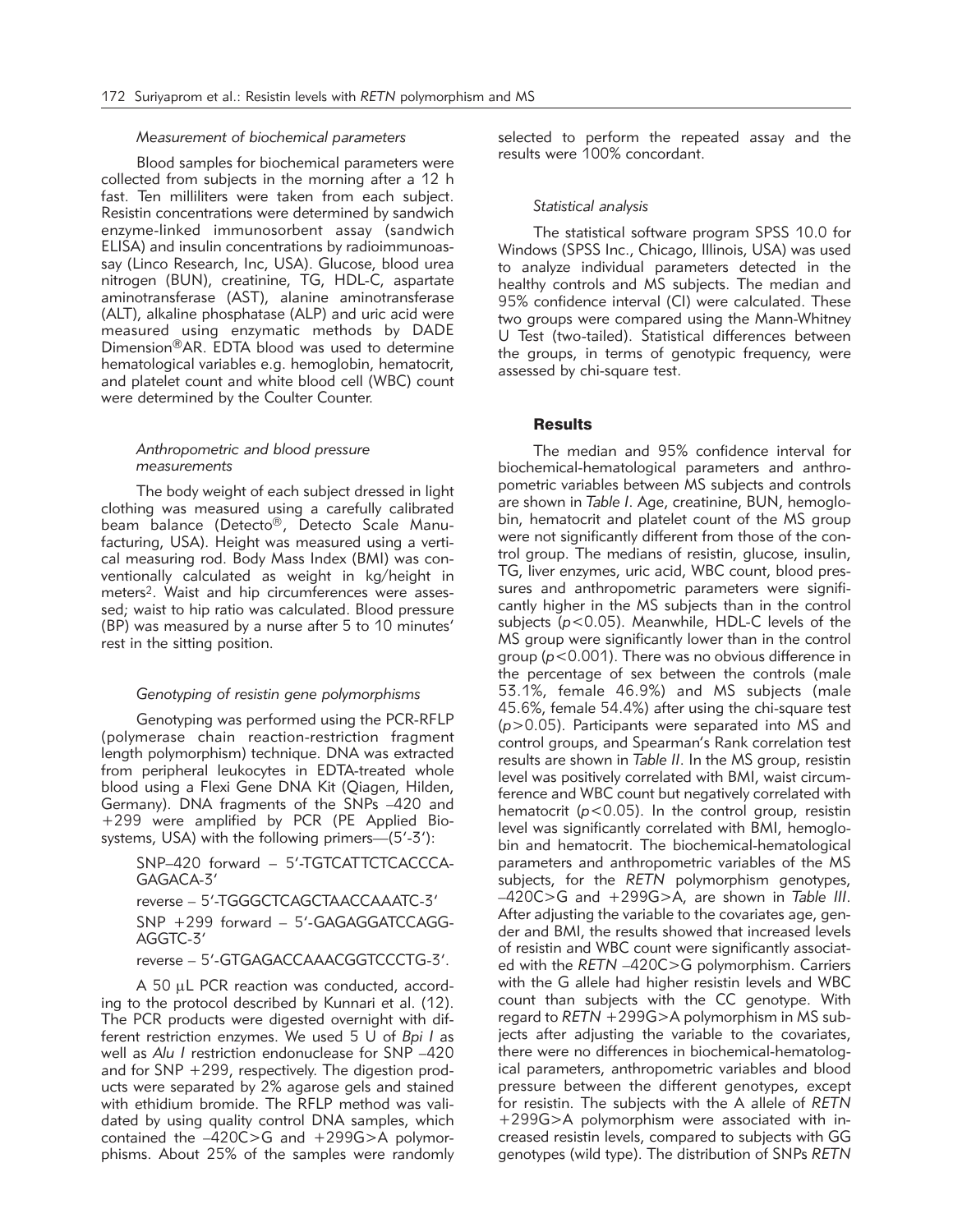| Variables                           | Control ( $n=162$ ) | $MS(n=160)$          |             |
|-------------------------------------|---------------------|----------------------|-------------|
|                                     | Median (95 % CI)    | Median (95 % CI)     | р           |
|                                     |                     |                      |             |
| Age (years)                         | 46.0 (45.0-47.0)    | 48.0 (47.0-50.0)     | 0.241       |
| Glucose (mmol/L)                    | 4.66 (4.56-4.77)    | $5.30(5.05 - 5.44)$  | $< 0.001**$ |
| BUN (mmol/L)                        | 4.28 (3.93-4.64)    | $4.28(4.28 - 4.64)$  | 0.219       |
| Creatinine (umol/L)                 | 68.63 (68.63-68.63) | 68.63 (61.01-68.63)  | 0.424       |
| TG (mmol/L)                         | $0.95(0.90 - 1.11)$ | $1.91(1.73 - 2.03)$  | $< 0.001**$ |
| $HDL-C$ (mmol/L)                    | $1.30(1.24 - 1.35)$ | $1.04(1.01 - 1.11)$  | $< 0.001**$ |
| Uric acid (umol/L)                  | 274.0 (250.0-298.0) | 357.0 (327.0-399.0)  | $< 0.001**$ |
| AST (IU/L)                          | 24.0 (23.0-25.6)    | 27.0 (25.5-30.0)     | $0.030*$    |
| ALT (IU/L)                          | 26.0 (22.5-29.0)    | 33.0 (30.2-36.0)     | $<0.001**$  |
| ALP (IU/L)                          | 68.0 (65.0-72.0)    | 74.0 (71.0-78.0)     | $< 0.001**$ |
| Insulin (pmol/L)                    | 70.20 (60.60-72.60) | 94.80 (82.80-103.20) | $< 0.001**$ |
| Resistin (µg/L)                     | $2.0(1.6-2.3)$      | $3.2(2.6 - 3.9)$     | $< 0.001**$ |
| Hemoglobin (g/L)                    | 145.0 (136.0-146.0) | 146.0 (139.0-151.0)  | 0.153       |
| Hematocrit (%)                      | 42.0 (40.7-43.5)    | 42.9 (40.7-44.5)     | 0.341       |
| WBC count (10 <sup>9</sup> /L)      | $6.4(6.0-6.8)$      | $7.5(6.9 - 7.9)$     | $< 0.001**$ |
| Platelet count (10 <sup>9</sup> /L) | 264.0 (255.0-279.7) | 266.0 (251.2-280.8)  | 0.533       |
| Diastolic BP (mmHg)                 | 74.0 (72.0-76.0)    | 80.0 (80.0-85.0)     | $< 0.001**$ |
| Systolic BP (mmHg)                  | 120.0 (117.0-120.0) | 130.0 (130.0-134.0)  | $< 0.001**$ |
| BMI ( $kg/m2$ )                     | 22.8 (22.3-23.2)    | 26.5 (25.8-27.6)     | $< 0.001**$ |
| Waist (m)                           | $0.77(0.75 - 0.79)$ | $0.91(0.87 - 0.93)$  | $< 0.001**$ |
| Waist/hip ratio                     | $0.82$ (0.81-0.84)  | $0.88(0.87 - 0.89)$  | $< 0.001**$ |

Table I Biochemical-hematological parameters and anthropometric variables between control and MS groups.

\**p*<0.05, \*\**p*<0.01 by Mann-Whitney U-Wilcoxon Rank Sum W test (2-tailed)

|  |  | Table II Correlation coefficients of resistin levels with parameters in control and MS groups. |  |  |  |  |  |  |
|--|--|------------------------------------------------------------------------------------------------|--|--|--|--|--|--|
|--|--|------------------------------------------------------------------------------------------------|--|--|--|--|--|--|

|                  | Correlation coefficients of resistin with parameters |                     |  |  |  |
|------------------|------------------------------------------------------|---------------------|--|--|--|
| Variables        | $MS(n=160)$                                          | Control ( $n=162$ ) |  |  |  |
| Glucose          | 0.106                                                | 0.059               |  |  |  |
| <b>BUN</b>       | 0.035                                                | 0.034               |  |  |  |
| Creatinine       | 0.103                                                | 0.079               |  |  |  |
| TG               | 0.031                                                | 0.083               |  |  |  |
| HDL-C            | $-0.178$                                             | $-0.155$            |  |  |  |
| Uric acid        | 0.128                                                | 0.104               |  |  |  |
| AST              | 0.117                                                | $-0.186$            |  |  |  |
| ALT              | 0.144                                                | $-0.097$            |  |  |  |
| <b>ALP</b>       | 0.057                                                | $-0.125$            |  |  |  |
| Insulin          | 0.189                                                | 0.176               |  |  |  |
| Hemoglobin       | $-0.221$                                             | $-0.413**$          |  |  |  |
| Hematocrit       | $-0.292*$                                            | $-0.447**$          |  |  |  |
| <b>WBC</b> count | $0.261*$                                             | 0.157               |  |  |  |
| Platelet count   | 0.159                                                | 0.124               |  |  |  |
| Diastolic BP     | 0.056                                                | 0.091               |  |  |  |
| Systolic BP      | 0.043                                                | 0.078               |  |  |  |
| BMI              | $0.215*$                                             | $0.189*$            |  |  |  |
| Waist            | $0.199*$                                             | 0.171               |  |  |  |
| Waist/hip ratio  | 0.122                                                | 0.108               |  |  |  |

 $* = p < 0.05$ ,  $** = p < 0.01$  by Spearman's rank correlation (2-tailed)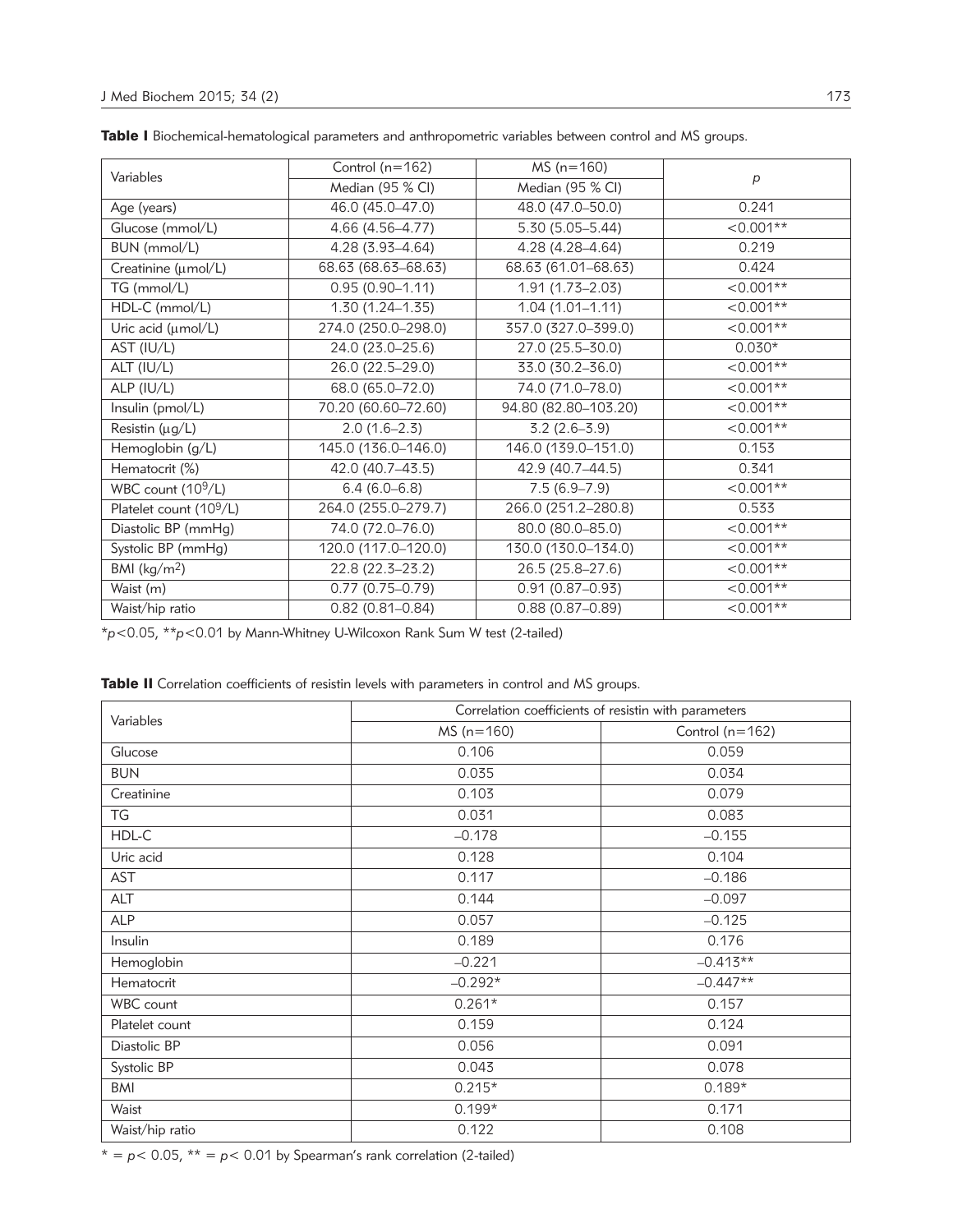Table III Biochemical-hematological parameters and anthropometric variables, according to RETN -420C>G and +299G>A genotypes in MS subjects.

| Variables                           | $SNP - 420C > G$      |                       |                | $SNP + 299G > A$      |                       |          |
|-------------------------------------|-----------------------|-----------------------|----------------|-----------------------|-----------------------|----------|
|                                     | CG/GG<br>$(n=95)$     | <b>CC</b><br>$(n=65)$ | $\overline{p}$ | $GA/AA$ (n=93)        | $GG (n = 67)$         | $\,p$    |
| Glucose (mmol/L)                    | 5.33<br>$5.05 - 5.55$ | 5.16<br>$5.00 - 5.52$ | 0.753          | 5.33<br>$5.00 - 5.50$ | 5.33<br>$5.00 - 5.55$ | 0.797    |
| BUN (mmol/L)                        | 4.28<br>4.28-4.64     | 4.64<br>$4.07 - 5.21$ | 0.384          | 4.28<br>4.28-4.64     | 4.28<br>4.28-4.64     | 0.970    |
| Creatinine (umol/L)                 | 79.56<br>79.56-88.40  | 79.56<br>70.72-79.56  | 0.426          | 79.56<br>70.72-79.56  | 79.56<br>70.72-88.40  | 0.171    |
| TG (mmol/L)                         | 1.83<br>$1.67 - 2.01$ | 2.00<br>$1.73 - 2.27$ | 0.181          | 1.75<br>$1.62 - 1.98$ | 2.02<br>$1.84 - 2.24$ | 0.158    |
| HDL-C (mmol/L)                      | 1.06<br>$1.01 - 1.14$ | 1.04 0.98-1.14        | 0.123          | 1.09<br>$1.01 - 1.17$ | 1.04<br>$0.98 - 1.09$ | 0.831    |
| Uric acid (umol/L)                  | 375.0<br>309.0-410.0  | 434.0<br>333.0-553.0  | 0.087          | 369.0<br>303.0-440.0  | 387.0<br>297.0-416.0  | 0.536    |
| AST (IU/L)                          | 25.0<br>24.0-29.0     | 29.0<br>26.0-34.0     | 0.837          | 27.0<br>25.0-29.0     | 27.0<br>23.0-33.0     | 0.549    |
| ALT (IU/L)                          | 33.0<br>29.0-38.0     | 36.0<br>31.0-41.0     | 0.430          | 37.0<br>31.0-39.0     | 32.0<br>28.0-38.0     | 0.769    |
| ALP (IU/L)                          | 73.0<br>70.0-77.0     | 78.0<br>70.0-82.0     | 0.156          | 74.0<br>71.0-78.0     | 75.0<br>70.0-81.0     | 0.297    |
| Insulin (pmol/L)                    | 109.8<br>83.4-119.4   | 90.0<br>79.2-98.4     | 0.484          | 99.0<br>85.8-115.8    | 88.8<br>77.4-112.8    | 0.553    |
| Resistin (µg/L)                     | 3.9<br>$3.1 - 5.1$    | 2.4<br>$2.0 - 3.2$    | $0.009**$      | 3.8<br>$2.7 - 4.5$    | 2.7<br>$2.0 - 3.4$    | $0.014*$ |
| Hemoglobin (g/L)                    | 144.0<br>133.0-152.0  | 147.0<br>139.0-153.0  | 0.310          | 146.0<br>134.0-153.0  | 145.0<br>133.0-152.0  | 0.752    |
| Hematocrit (%)                      | 42.0<br>40.0-44.2     | 44.2<br>$40.5 - 45.3$ | 0.097          | 42.0<br>$40.0 - 45.0$ | 43.1<br>39.8-44.5     | 0.232    |
| WBC count (10 <sup>9</sup> /L)      | 7.8<br>$7.3 - 8.1$    | 6.0<br>$5.7 - 8.4$    | $0.013*$       | 7.6<br>$6.9 - 8.1$    | 7.0<br>$5.8 - 8.6$    | 0.383    |
| Platelet count (10 <sup>9</sup> /L) | 274.5<br>248.8-294.2  | 259.0<br>241.8-279.0  | 0.364          | 270.0<br>246.0-298.5  | 260.5<br>246.7-283.1  | 0.307    |
| Diastolic BP (mmHq)                 | 81.0<br>80.0-86.0     | 80.0<br>80.0-88.0     | 0.966          | 81.0<br>80.0-85.0     | 80.0<br>80.0-88.0     | 0.882    |
| Systolic BP (mmHq)                  | 130.0<br>128.0-135.0  | 130.0<br>127.0-140.0  | 0.587          | 130.0<br>128.0-134.0  | 130.0<br>130.0-140.0  | 0.724    |
| Waist (m)                           | 0.91<br>$0.87 - 0.92$ | 0.90<br>$0.87 - 0.92$ | 0.114          | 0.90<br>$0.86 - 0.91$ | 0.91<br>$0.88 - 0.92$ | 0.883    |
| Waist/hip ratio                     | 0.89<br>$0.87 - 0.91$ | 0.88<br>$0.87 - 0.90$ | 0.152          | 0.88<br>$0.86 - 0.89$ | 0.89<br>$0.87 - 0.90$ | 0.204    |

Data are expressed as median (95% CI).

 $* = p < 0.05$ ,  $** = p < 0.01$ , after adjusting the variable to the covariates age, gender and BMI.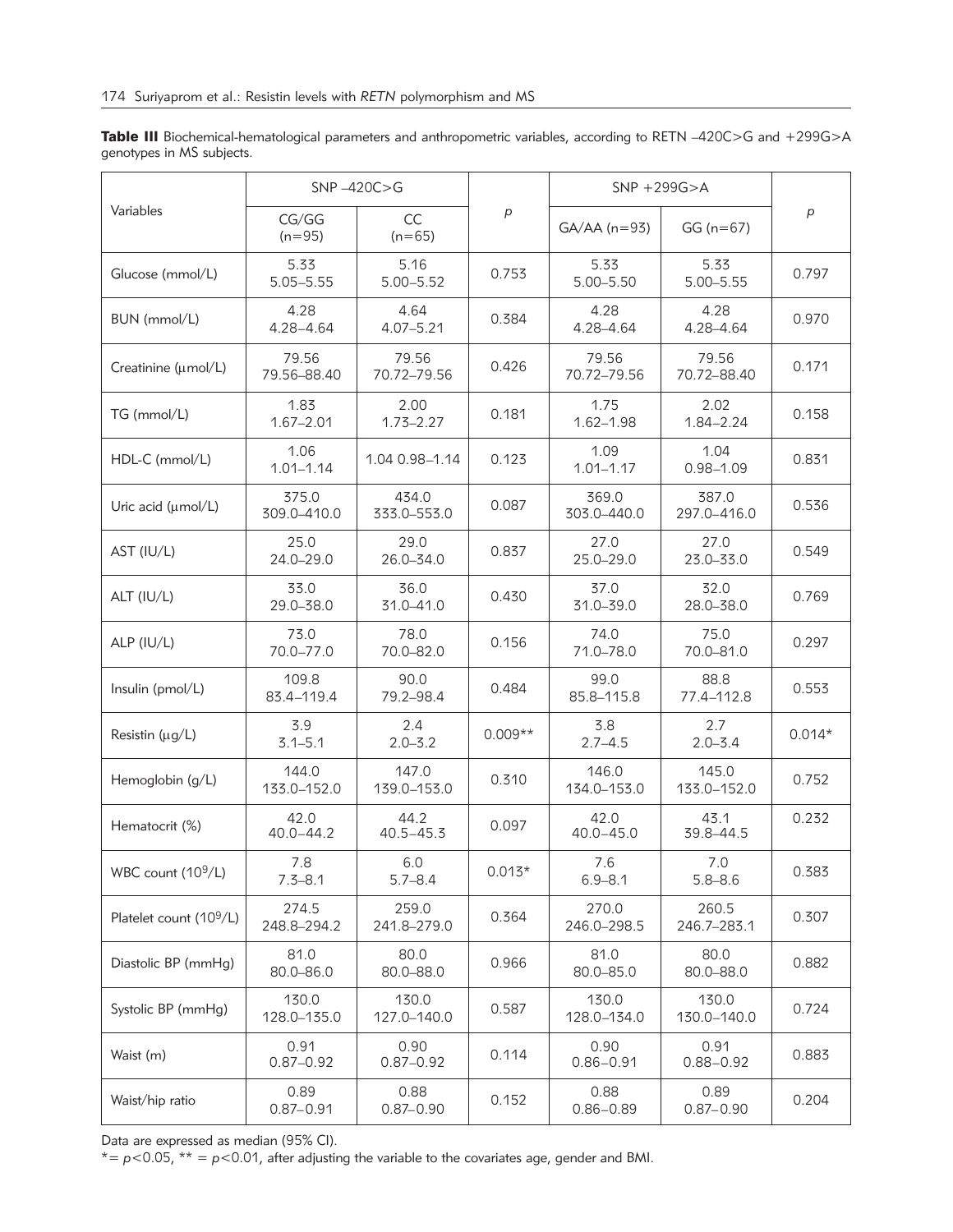|                   | Control<br>n (%) | HWE of MS<br>p-value <sup>a</sup> | <b>MS</b><br>n (%) | HWE of control<br>p-value <sup>a</sup> | Genotypic or allelic<br>p-value <sup>b</sup> |
|-------------------|------------------|-----------------------------------|--------------------|----------------------------------------|----------------------------------------------|
| $RETN -420C > G$  |                  |                                   |                    |                                        |                                              |
| Genotype          |                  |                                   |                    |                                        |                                              |
| C/C               | 60 (37.0)        | 0.565                             | 65 (40.6)          | 0.293                                  |                                              |
| C/G               | 80 (49.4)        | $(df=1)$                          | 69 (43.1)          | $(df=1)$                               | 0.513                                        |
| G/G               | 22 (13.6)        | $(x^2=0.33)$                      | 26 (16.3)          | $(x^2=1.10)$                           |                                              |
| Allele            |                  |                                   |                    |                                        |                                              |
| $\mathsf{C}$      | 200 (0.617)      |                                   | 199 (0.622)        |                                        | 0.905                                        |
| G                 | 124 (0.383)      |                                   | 121 (0.378)        |                                        |                                              |
| $RETN + 299G > A$ |                  |                                   |                    |                                        |                                              |
| Genotype          |                  |                                   |                    |                                        |                                              |
| G/G               | 79 (48.8)        | 0.283                             | 67 (41.9)          | 0.104                                  |                                              |
| G/A               | 64 (39.5)        | $(df=1)$                          | 80 (50.0)          | $(df=1)$                               | 0.143                                        |
| A/A               | 19 (11.7)        | $(x^2=1.15)$                      | 13(8.1)            | $(x^2=2.64)$                           |                                              |
| Allele            |                  |                                   |                    |                                        |                                              |
| G                 | 222 (0.685)      |                                   | 214 (0.669)        |                                        | 0.655                                        |
| А                 | 102 (0.315)      |                                   | 106 (0.331)        |                                        |                                              |

Table IV Genotypic and allelic distribution of *RETN* –420C>G and +299G>A polymorphisms in MS and control subjects.

a Based on results of the chi-square test.

b Based on results of the chi-square test for comparison between MS and control groups.

–420C>G and +299G>A genotypes were in line with the Hardy-Weinberg equilibrium (HWE) (*p*>0.05) and the values of chi-square and degrees of freedom are shown in *Table IV.* Moreover, the results of genotypic and allelic frequencies of *RETN* –420C>G and +299G>A polymorphisms in MS and control subjects are also shown in *Table IV*. There were no significant differences in the genotypic and allelic frequencies of *RETN* –420C>G and +299G>A poly morphisms between the MS and control groups (*p*>0.05) and these two polymorphisms also showed no significant relationship with MS (*p*>0.05).

# **Discussion**

Our findings suggest that MS subjects had higher resistin concentrations than the control group, and two SNPs in *RETN*, one promoter variant at –420C>G and one intron 2 variant at  $+299G > A$  from a translation start site, were related to the resistin concentration. By contrast, we did not find any relationships between these two SNPs and MS or any other metabolic feature including glucose, lipids, waist circumference and blood pressure among Thais. Resistin is involved in glucose homeostasis, lipid metabolism, and insulin action (13), and it has been linked to obesity, inflammation, type 2 diabetes and atherosclerosis, but the results of animal and human studies are still controversial (5, 13–15). Study of Sheng et al. (16) confirmed that human hepatic cells overexpressing resistin had impaired glucose uptake and glycogen synthesis. Resistin is four times more highly expressed in human omental and abdominal subcutaneous white adipocytes than in adipocytes from the thigh suggesting that resistin could play a major role in obesity-related insulin resistance (15). Obesity, especially central obesity, is a key feature for MS, and waist circumference is used as a valid marker of central obesity. Consistent with Mojtaba et al. (17), our study found an association between increased resistin levels and increased anthropometric parameters including waist circumference. These data suggest that high body weight or fat tissue may lead to increased circulating resistin concentrations. Moreover, a previous study suggested that subjects with central obesity are more prone to develop MS (18) and this finding is consistent with our study. MS is a clinical constellation comprising risk factors such as increased insulin resistance, low HDL-C and high TG. Insulin is known to up-regulate lipoprotein lipase, a critical factor for the production of HDL and the lipolysis of TG (19), and this relation could explain the dyslipidemia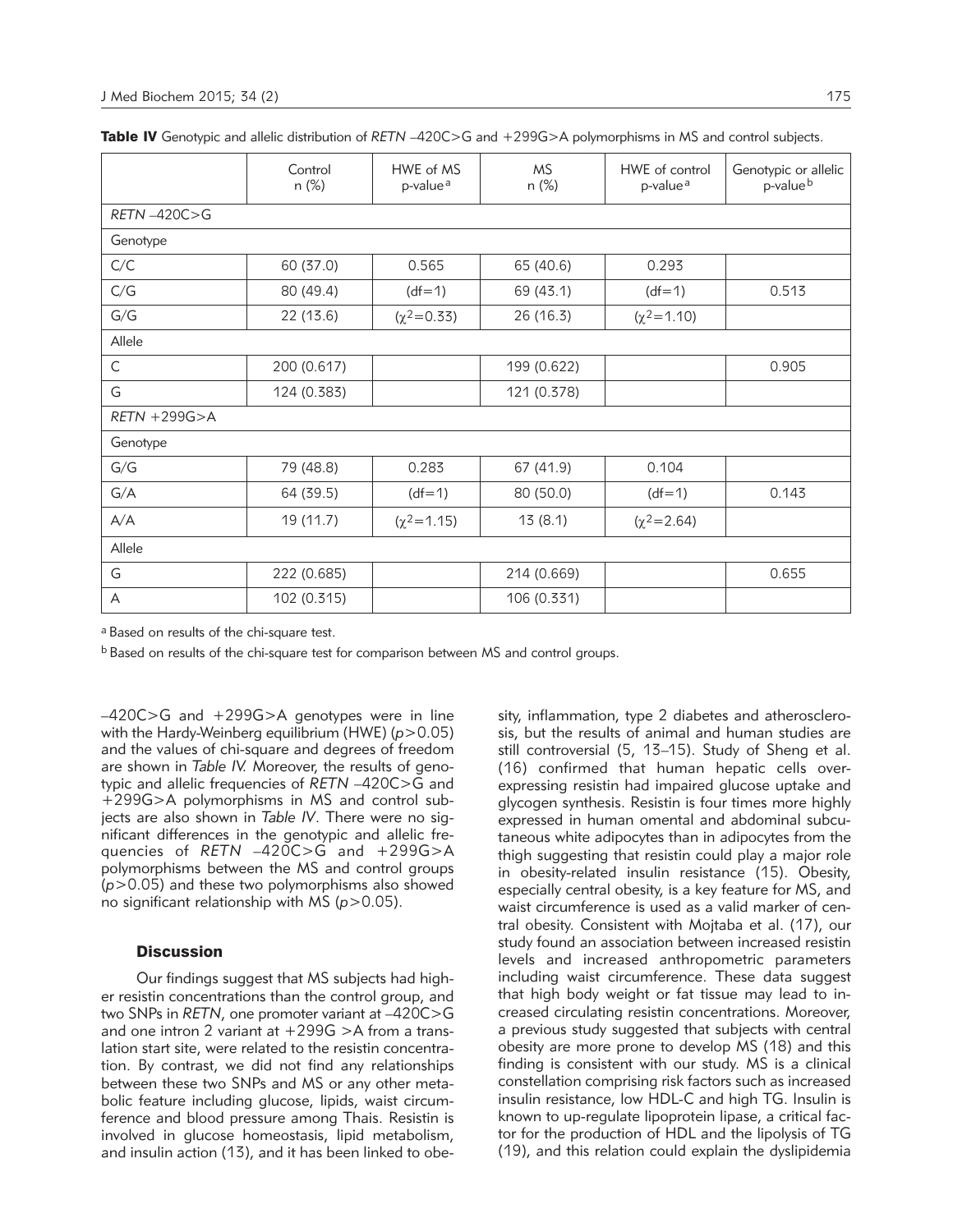in MS. However, the role of resistin in MS is controversial. Our findings, in agreement with previous data, revealed that plasma resistin levels are higher in subjects with MS compared to controls (1, 4), while others have not found an association between resistin levels and MS (5, 20). De Luis et al. (5) reported that resistin levels were not associated with the accumulation of MS factors or the diagnosis of MS in Spanish subjects. One explanation could be that the different genetic background among populations could account for the disagreements observed. Moreover, resistin is an interesting adipokine because it enhances the inflammation process which is associated with the development of atherosclerosis (13), and resistin also activates nuclear factor-kappa B (NF-kB) inflammatory signaling (21). Our results also indicated that increased plasma resistin levels were significantly correlated with increased WBC count, especially in the MS group. As metabolic syndrome by itself is associated with inflammation, there is the possibility that resistin may rather be related with inflammatory markers including WBC. Therefore, our study confirmed that the plasma resistin concentration may be a biomarker for the diagnosis of MS in Thais.

This is the first report that has set out to determine the relationship between two SNPs, −420C>G and +299G>A, and resistin levels and MS among Thais. The human *RETN* is located on chromosome 19p13.2 and spans 1,369 bp with four exons and three introns (7). It was reported that a common SNP on the promoter of *RETN* –420C>G has been described as inducing resistin mRNA synthesis via the generation of an Sp1/Sp3 binding site (10), thus enhancing resistin transcription and plasma protein levels. Our study confirmed that the SNP –420C>G in the promoter of *RETN* was associated with increased resistin concentrations. Consistent with our results, previous studies have reported a relationship between the –420G allele and increased plasma resistin levels mainly in Asian populations including a Japanese sample (22), Malaysian men (7) and Finnish subjects (23). By contrast, studies in an Italian sample and Caucasians did not observe this relationship (3, 6). Furthermore, this study showed that there were no differences in metabolic features including glucose, lipids, blood pressure between CC carriers and G allele carriers, similar to the study of Norata et al. (3), whereas the study of Boumaiza et al. (24) found associations of SNP –420C>G with waist circum ference and BMI. According to +299G>A polymorphism, this study investigated the relationships of this polymorphism and anthropometricbiochemical variables; the present results failed to detect any correlation of this SNP with those variables except resistin levels, while Ukkola et al. (23) found that subjects with the A allele of *RETN* +299G>A polymorphism had a protective effect against hypertension in a Finnish population-based cohort study (23). Moreover, our study also confirmed that *RETN*

299G>A polymorphism was significantly associated with increased plasma resistin levels, and similar results for SNP +299G>A have been reported in Malaysian men (7), Japanese (22) and Finnish subjects (23). On the other hand, the *RETN* +299G>A polymorphism analysis of the Framingham Offspring Study in the United States did not show an association with resistin levels (25). This polymorphism is in an intron, which generally has not been considered to have regulatory functions. However, it has been shown that SNPs in the non-coding region, such as the 3'-untranslated gene region, can affect gene expression (26). Intron polymorphism of TFAP2B, a susceptibility gene to type 2 diabetes, influenced adipo-cytokine gene expression transcriptional activity (27). Therefore, *RETN* +299G>A polymorphism may be a marker in a linkage disequilibrium with another polymorphism affecting gene expression. However, the variation of results among populations about the *RETN* variation, –420C>G and +299G>A, and resistin levels may contribute appreciably to differences in gene expression phenotypes by ethnicity. Therefore, our results in the present study imply that these two SNPs seem to have a role in the determination of circulating resistin concentrations. However, a previous study among Thais with type 2 diabetes found that resistin concentration was associated with the *RETN* +299G>A variation, but not –420C>G polymorphism, but this study among Thais with MS found an association of these two *RETN* polymorphisms and resistin concentrations. The divergent effects of *RETN* –420C>G and +299G>A polymorphisms in resistin concentrations between these two studies in Thais may be due to differences in the studied subjects (type 2 diabetes or MS subjects), disease status, sample numbers and gene-environment interactions. Menzaghi et al. (6) suggest that serum resistin is mostly regulated by genes other than that coding for this molecule. Moreover, type 2 diabetes is one part of the diagnostic criteria for MS; many components of MS are associated with a sedentary lifestyle (28).

For links between *RETN* variation and MS, the present study in Thais found that SNPs –420C>G and +299G>A were not significantly associated with an increased risk of MS. Regarding links between *RETN* –420C>G polymorphism and MS, early studies reported varying results (3, 7, 8). The presence of SNP –420C>G was associated with the increased incidence of metabolic syndrome in Italian (3) and Japanese subjects (8). By contrast, the subjects with SNP –420C>G at the *RETN* locus were not associated with MS susceptibility in Caucasians (29) as well as Malaysian men (7) and these results were confirmed by our study. Regarding links between the *RETN* +299G>A polymorphism and MS, in a Japanese cohort study subjects with the A allele of SNP +299G>A were associated with increased risk of MS (8), but this was not reflected in our study in Thais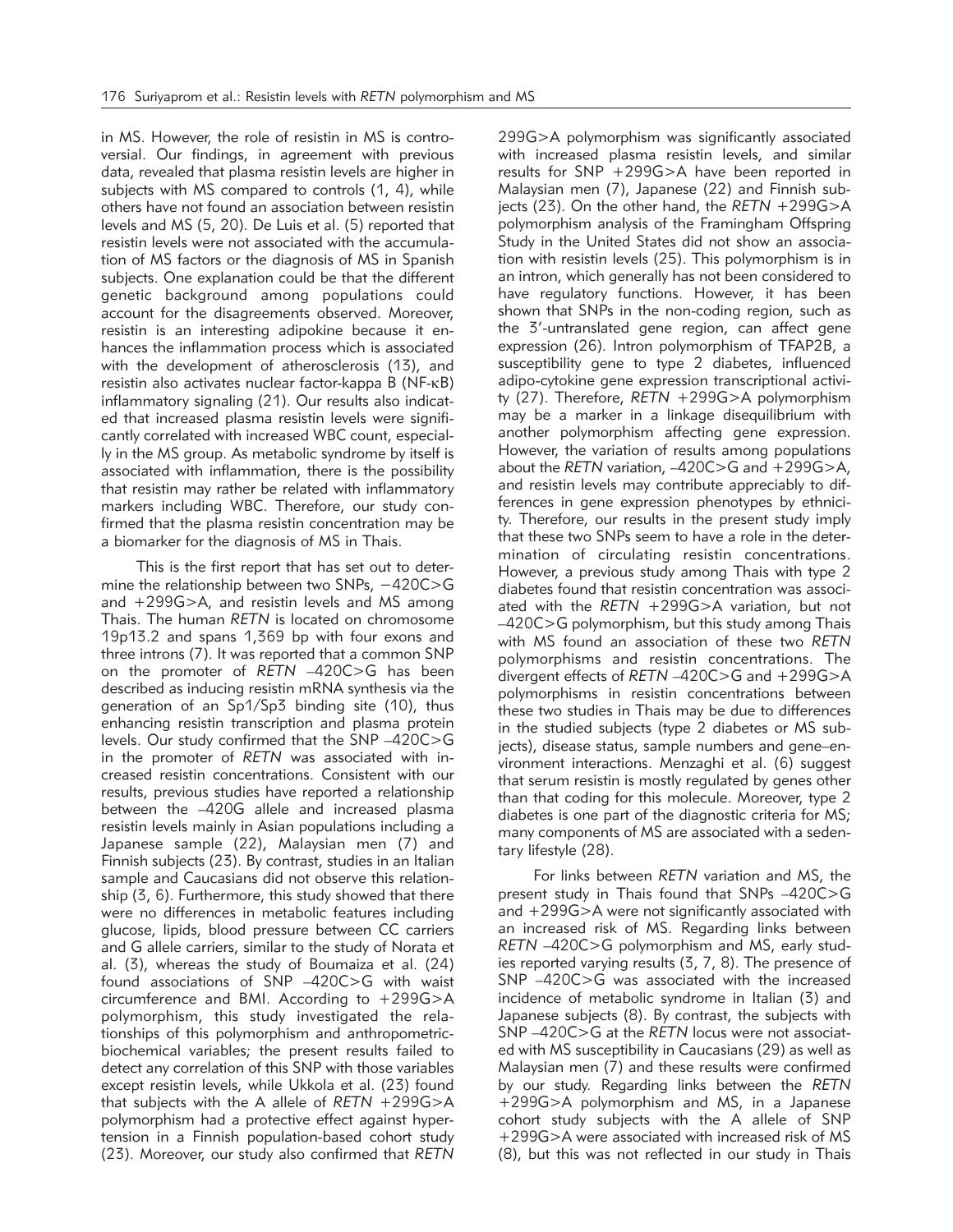and others conducted on Malaysian men (7). However, conflicting findings between these genetic association studies could be due to true differences in allelic association with the disease phenotype in different populations or interactions with other genes and environmental factors.

Many components of MS are related with a sedentary lifestyle, including increased adipose tissue (especially central obesity), decreased HDL-C, and a trend toward raised glucose, blood pressure, and triglycerides in the genetically susceptible. However, the molecular mechanisms underlying the pathophysiology of MS are still far from being fully understood. Our study found associations between MS and resistin levels and the present data also suggested that the influence of these two SNPs in *RETN* seemed to be factors influencing resistin levels among MS Thais. It is possible that increased plasma resistin concentrations may play a significant role in the development of MS, and screening for a common genetic background of reristin concentrations may provide useful information concerning the management and assessment of MS.

In conclusion, this study among Thais found that MS subjects had higher resistin levels than the

# **References**

- 1. Musialik K. The influence of chosen adipocytokines on blood pressure values in patients with metabolic syndrome. Kardiol Pol 2012; 70: 1237–42.
- 2. Aekplakorn W, Kessomboon P, Sangthong R, Chariyalertsak S, Putwatana P, Inthawong R, et al. Urban and rural variation in clustering of metabolic syndrome components in the Thai population: results from the fourth National Health Examination Survey 2009. BMC Public Health 2011; 11: 854.
- 3. Norata GD, Ongari M, Garlaschelli K, Tibolla G, Grigore L, Raselli S, et al. Effect of the -420C/G variant of the resistin gene promoter on metabolic syndrome, obesity, myocardial infarction and kidney dysfunction. J Intern Med 2007; 262: 104–12.
- 4. Gupta V, Singh AK, Gupta V, Kumar S, Srivastava N, Jafar T, et al. Association of circulating resistin with metabolic risk factors in Indian females having metabolic syndrome. Toxicol Int 2011; 18: 168–72.
- 5. de Luis DA, Gonzalez Sagrado M, Conde R, Aller R, Izaola O, Primo D. Lack of association of serum resistin levels with metabolic syndrome criteria in obese female patients. Clin Biochem 2011; 44: 1280–3.
- 6. Menzaghi C, Coco A, Salvemini L, Thompson R, De Cosmo S, Doria A, et al. Heritability of serum resistin and its genetic correlation with insulin resistance-related features in nondiabetic Caucasians. J Clin Endocrinol Metab 2006; 91: 2792–5.

*Authors' contributions.* KS participated in the study design, analysis as well as interpretation of data and manuscript preparation. RT participated in interpretation of data and manuscript preparation. PN participated in analysis of data. All authors read and approved the final manuscript.

*Acknowledgments.* The authors wish to express their sincere thanks to: all volunteers and staff of the Faculty of Medical Technology, Rangsit University; as well as staff of the Faculty of Tropical Medicine, Mahidol University, for their cooperation in carrying out this research. This project was supported by funds from Rangsit University, as well as a grant through the Center for Biopharmaceutical Development and Innovative Therapy, Mahidol University, Thailand.

# Conflict of interest statement

The authors stated that have no conflicts of interest regarding the publication of this article.

- 7. Lau CH, Muniandy S. Adiponectin and resistin gene polymorphisms in association with their respective adipokine levels. Ann Hum Genet 2011; 75: 370–82.
- 8. Miyamoto Y, Morisaki H, Kokubo Y, Yamanaka I, Tomoike H, Okayama A, et al. Resistin gene variations are associated with the metabolic syndrome in Japanese men. Obes Res Clin Pract 2009; 3: 65–74.
- 9. Lau CH, Muniandy S. Influence of adiponectin and resistin gene polymorphisms on quantitative traits related to metabolic syndrome among Malay, Chinese, and Indian men in Malaysia. Biochem Genet 2013; 51: 166–74.
- 10. Osawa H, Yamada K, Onuma H, Murakami A, Ochi M, Kawata H, et al. The G/G genotype of a resistin singlenucleotide polymorphism at –420 increases type 2 diabetes mellitus susceptibility by inducing promoter activity through specific binding of Sp1/3. Am J Hum Genet 2004; 75: 678–86.
- 11. Rahim MA, Azad Khan AK, Sayeed MA, Akhtar B, Nahar Q, Ali SMK, et al. Metabolic syndrome in rural Bangladesh: Comparison of newly proposed IDF, modified ATP III and WHO criteria and their agreements. Clin Res Rev 2007; 1: 251–7.
- 12. Kunnari A, Ukkola O, Kesäniemi YA. Resistin polymorphisms are associated with cerebrovascular disease in Finnish Type 2 diabetic patients. Diabet Med 2005; 22: 583–9.